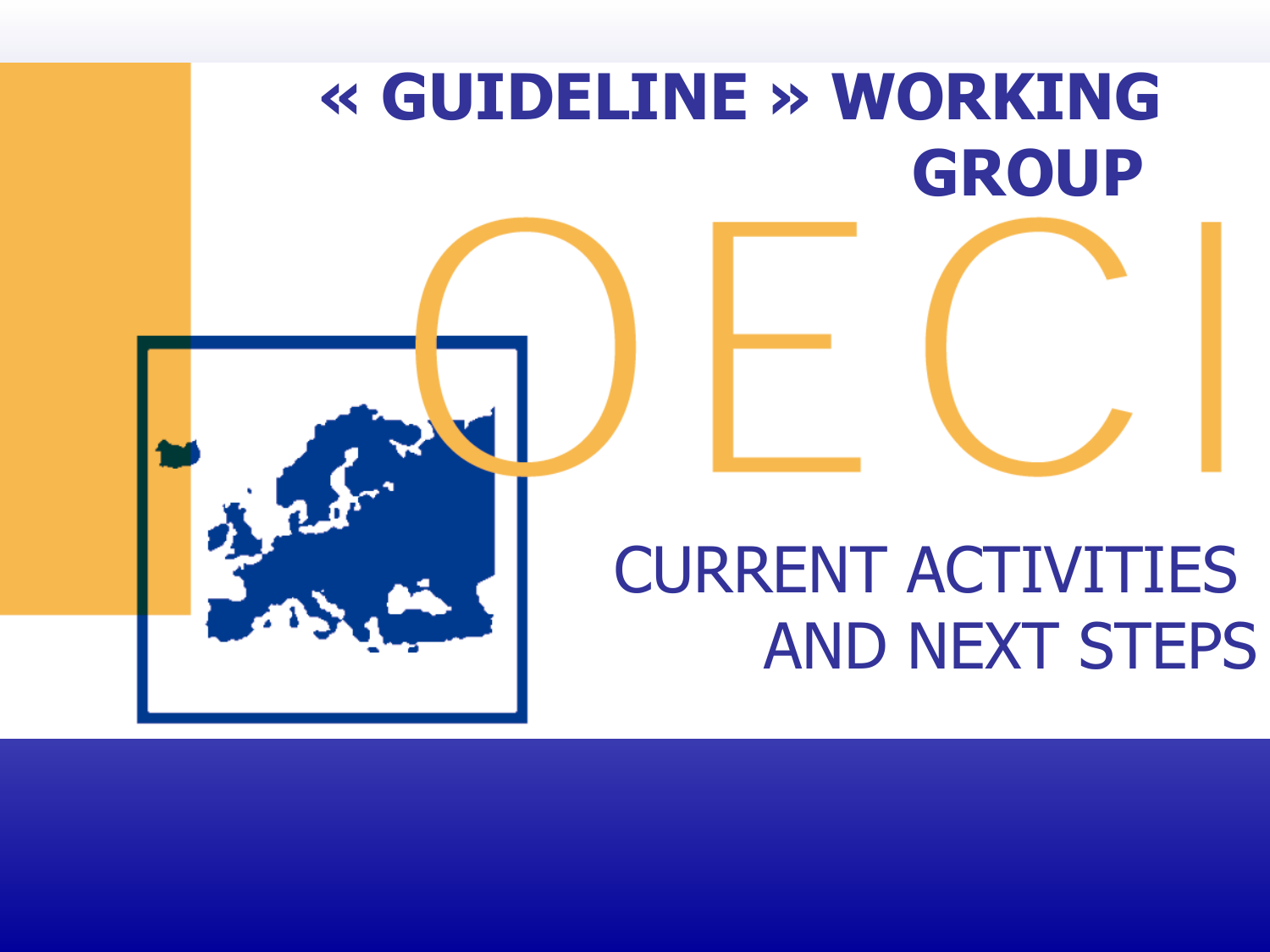

Sung et al, JAMA 2003;289:1278-86

#### **Rapid knowledge turnover**

- **0 1970 : 1700 publications on cancer/month, 2-3 clinical trials**
- **<sup>2007: 6500 publications on cancer / month, 250 clinical trials**</sup>

#### **Gap between research results and cancer care**

- **30-40 % of patients do not receive treatment according to evidence**
- **Survival rates differ across European regions [Annals of Oncology 2007]**

#### **Guidelines**

- **<b>Are important tools in an evidence-based approach to transfer research results into practice**
- $\circ$  They have shown their capacity to improve clinical practice and outcome **of patients with cancer, but…**
- **…. the effects are not as marked as could be hoped.**

#### **Constructed and implementation of high quality guidelines that**  has **that**

#### **are effectively used**

- $\circ$  **require substantial time, expertise and resources**
- $\circ$  Less formal guideline entities (hospitals, clinician groups) can be **overwhelmed by requirements needed to create these tools**

**Guideline WG – OECI GA – Copenhagen 15/6/2007 Béatrice Fervers 2018 Béatrice Fervers** 

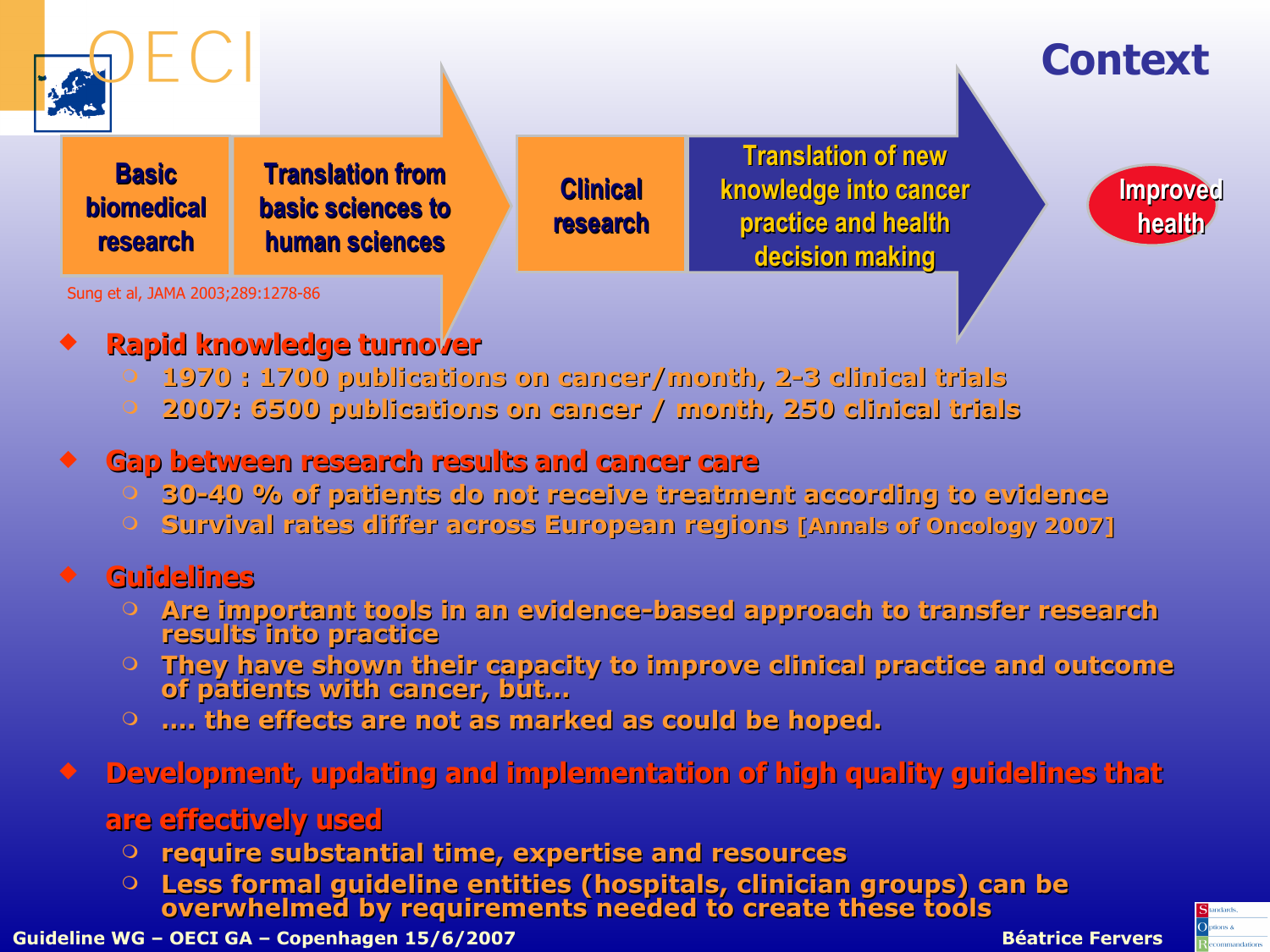

## **Guideline Working Group**

## **Mission Statement**

 **The translation of pertinent research results into consistent patient-oriented strategies is a key endeavour of Cancer institutes to help improve cancer care and patient outcomes.** 

## **Key Goals**

- **Improving the quality and efficiency of clinical practice guidelines**
- **P** Reducing unnecessary duplication of effort
- **Mutualise expertise among OECI members**

## **COMMUNITY + Benefits to OECI Community**

 **Support for OECI members and their networks in delivering appropriate, high quality care to patients with cancer**

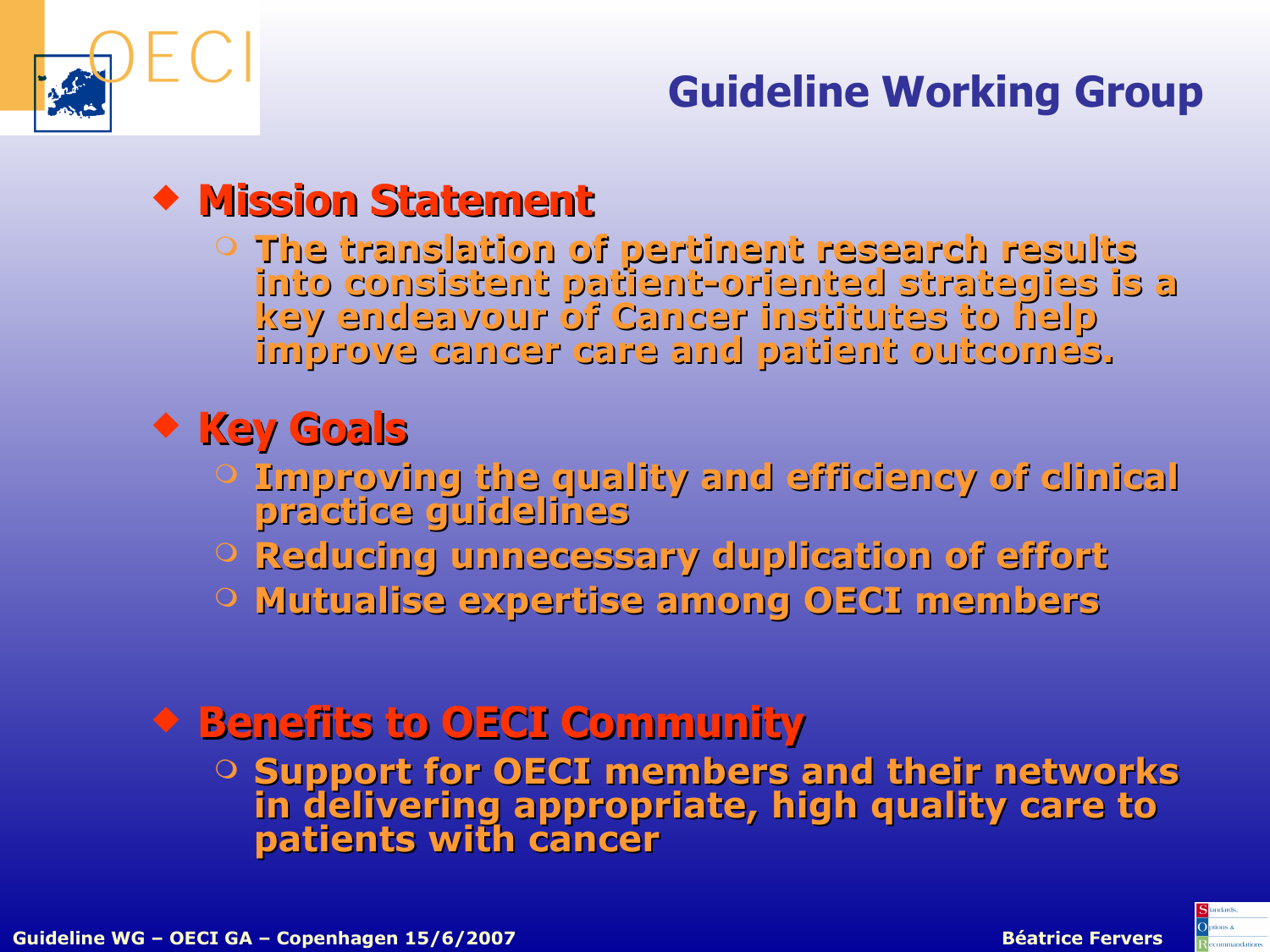

## **ONGOING ACTIVITIES**

- **Participitate in international groups developing tools and activities of added value for OECI members**
	- **ADAPTE**
	- **CoCanCPG**

## **Survey**

- **Know abo Know about guideline activities of OECI members**
- **Identify needs and scope of OECI guideline workshop**
- **Refine strategy for Guideline working group**
	- *identify specific needs of OECI members*
	- *determine priorities*
	- *assess trai ss training and information needs*
- **\* Workpackage 'Guidelines' in Project 'Disease Centers of Reference' (Accreditation Group)**

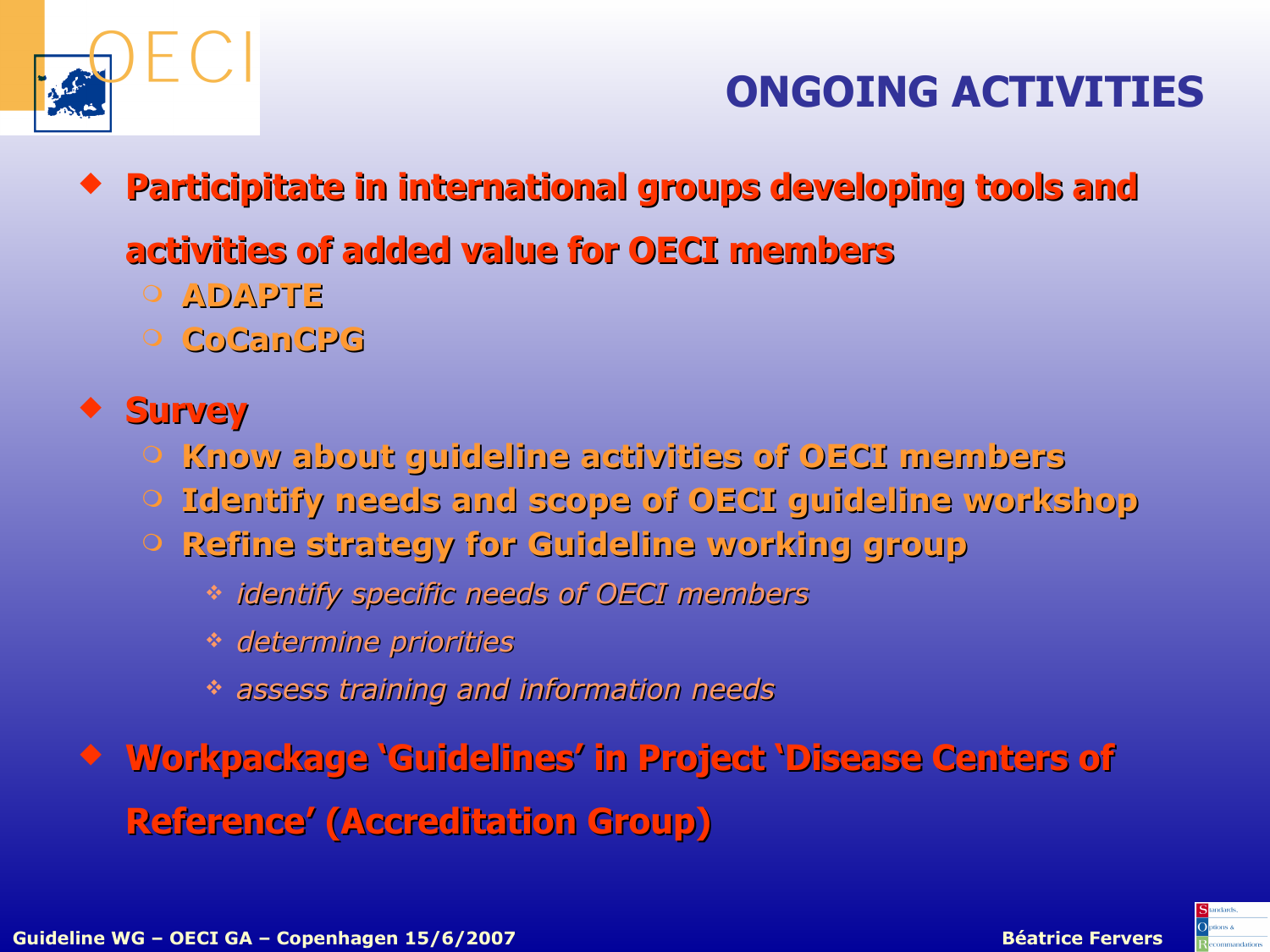

# **SURVEY - RESULTS (1)**

## **17 Respon 7 Respondents = 39 % of OECI members**

- **Italy (5)**
- **France (3)**
- **Portugal (2)**
- **Germany (2)**
- **Sweden**
- **Belgium**
- **Turkey**
- **Lithuania**
- **Spain**

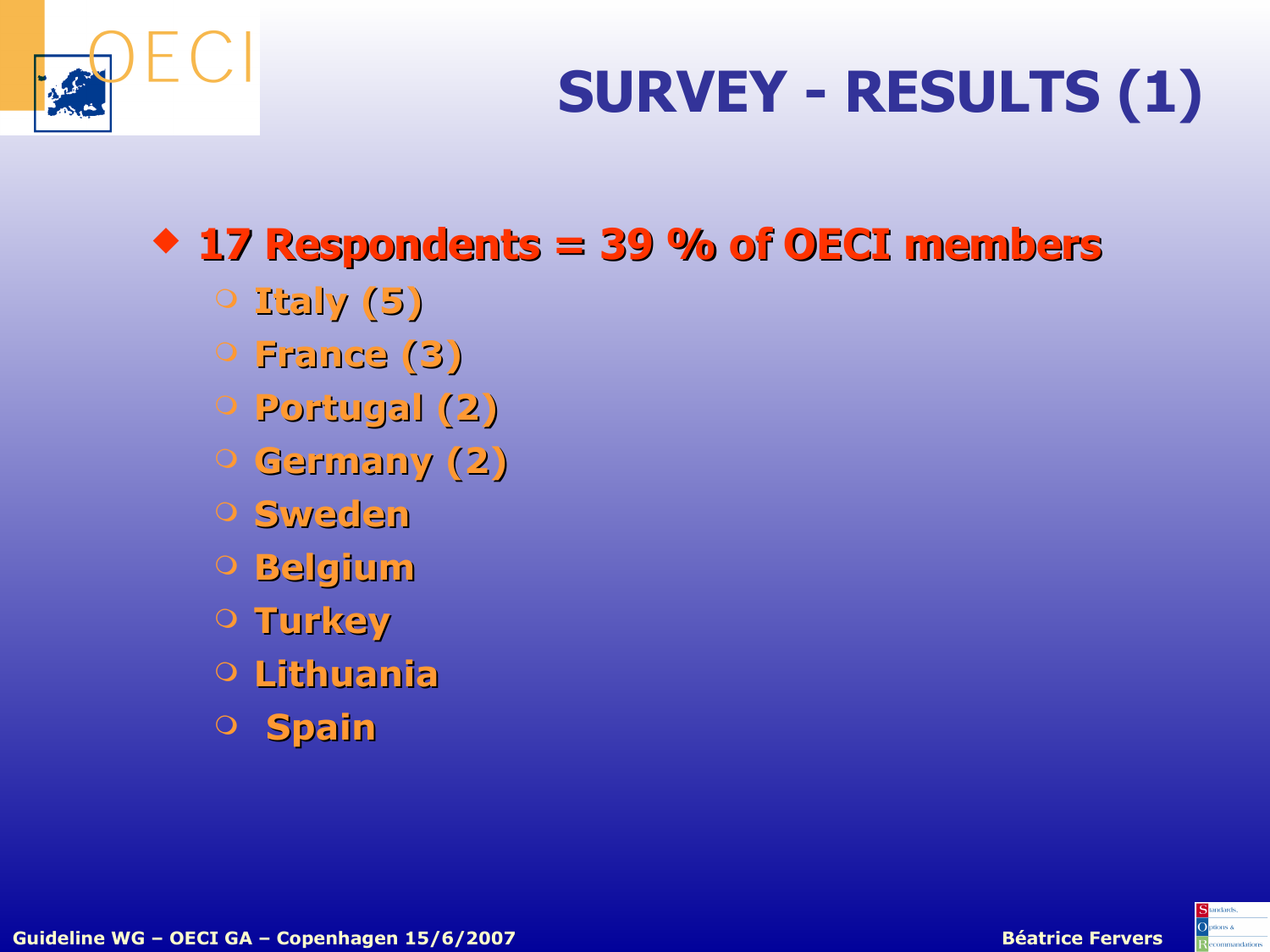

## **SURVEY – RESULTS (2) GUIDELINE DEVELOPMENT**

56% (9) Develop guidelines

Develop protocols/referentials **OSystematic process** 

**OFrom divers sources** ASCO, ESMO, NCCN, SOR, Canadian guidelines, National guidelines

81% (13) 38% (6)

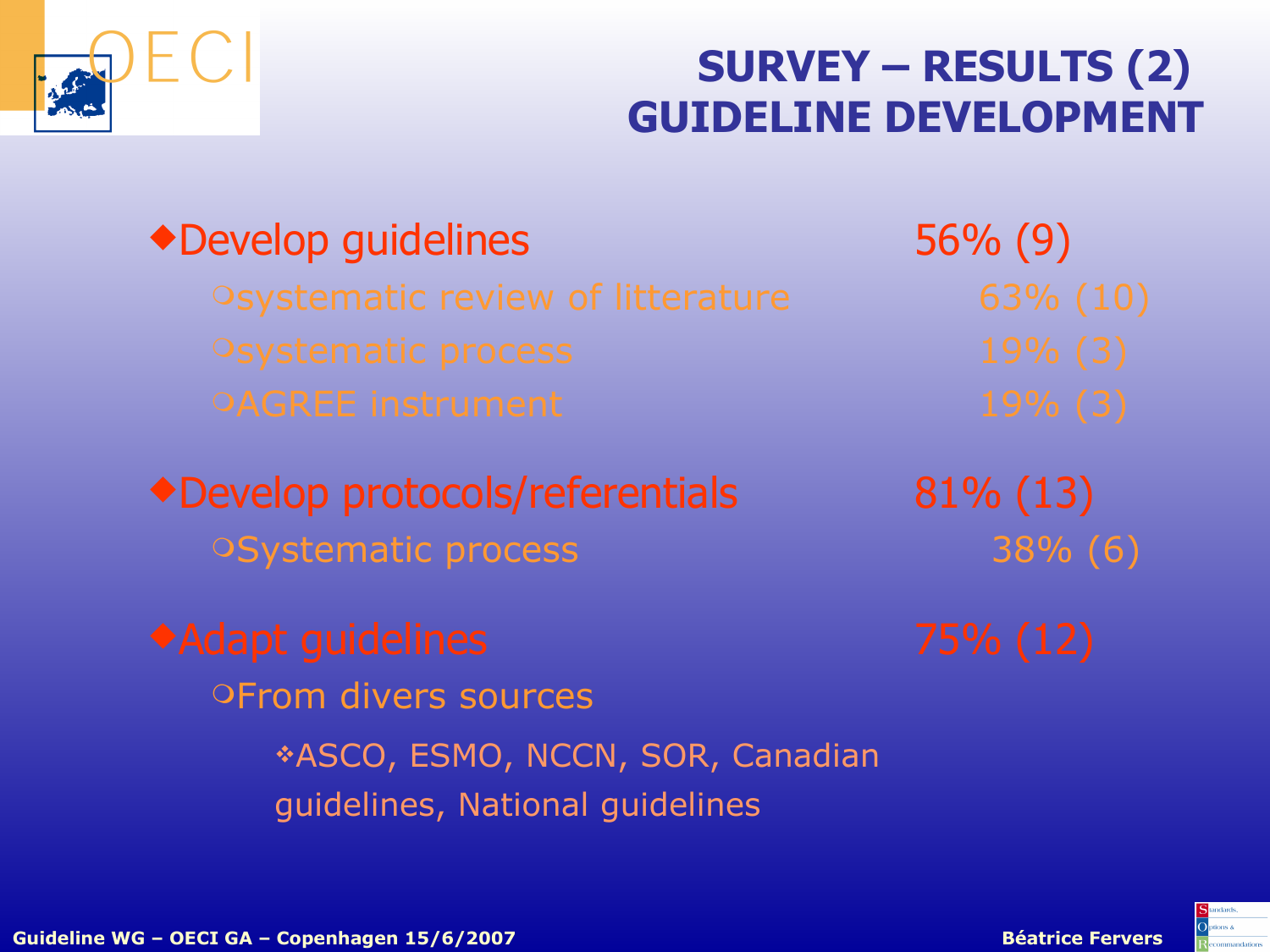

## **SURVEY RESULTS (3) DISSEMINATION/IMPLEMENTATION**

 **Disseminate guidelines 56 % (9) Various supports** *Electronic version 56% (9)* **Implement guidelines 69 % (11) O Various modalities**  *Conferences > Educational material > Audit feedback, Patient information material > Reminder > Other (Adaptation, Internet access)* 

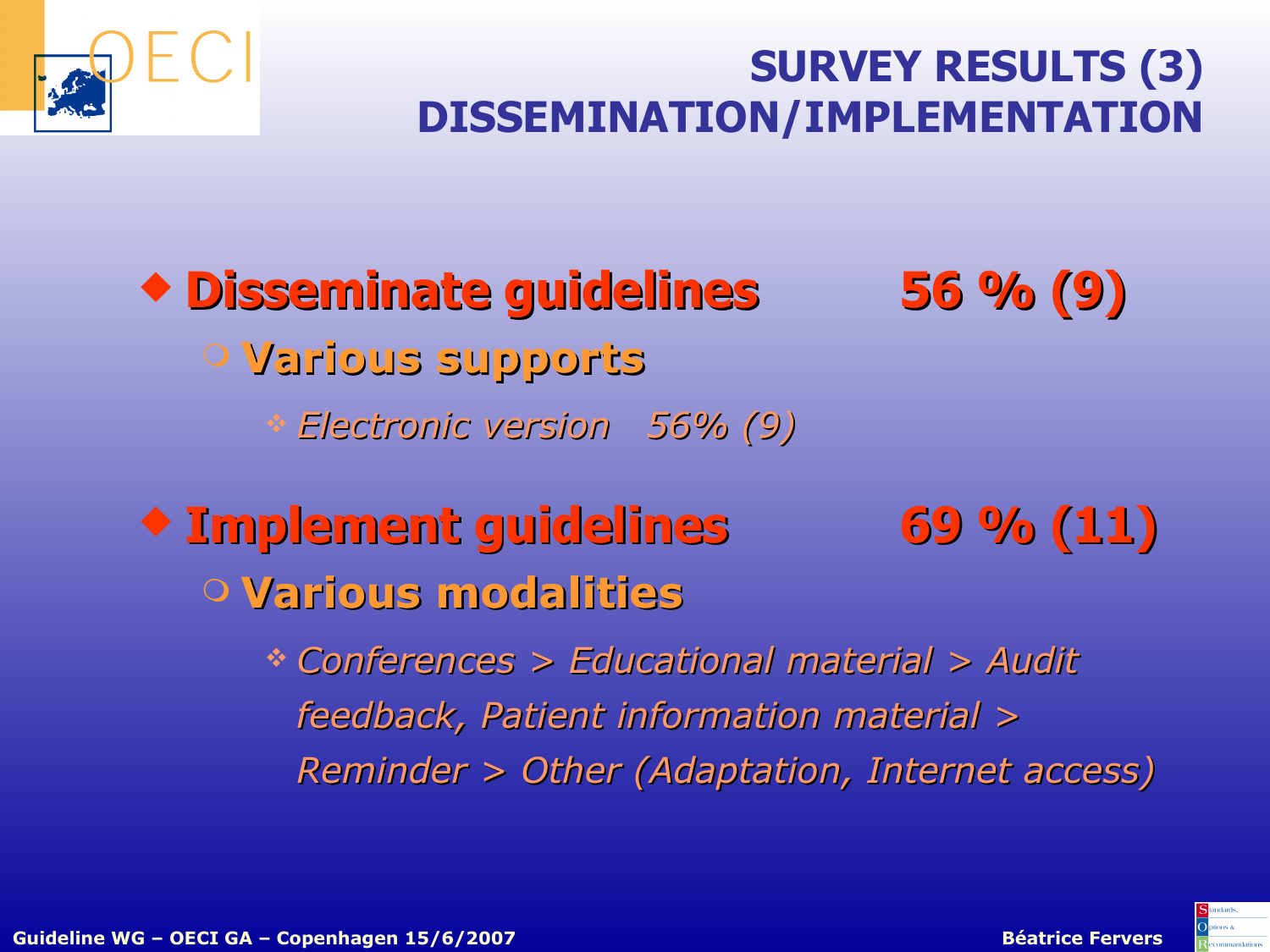

## **SURVEY RESULTS (4) OTHER ACTIVITIES**

# **Conganisation involved in**

- **Cancer network 94% (15)**
- **Practice evaluation 75% (12)**

## **Guideline research**

- *Currently rrently involved 56% (9)*
- *Planning to get involved 19% (3)*
- *In the past 6% (1)*

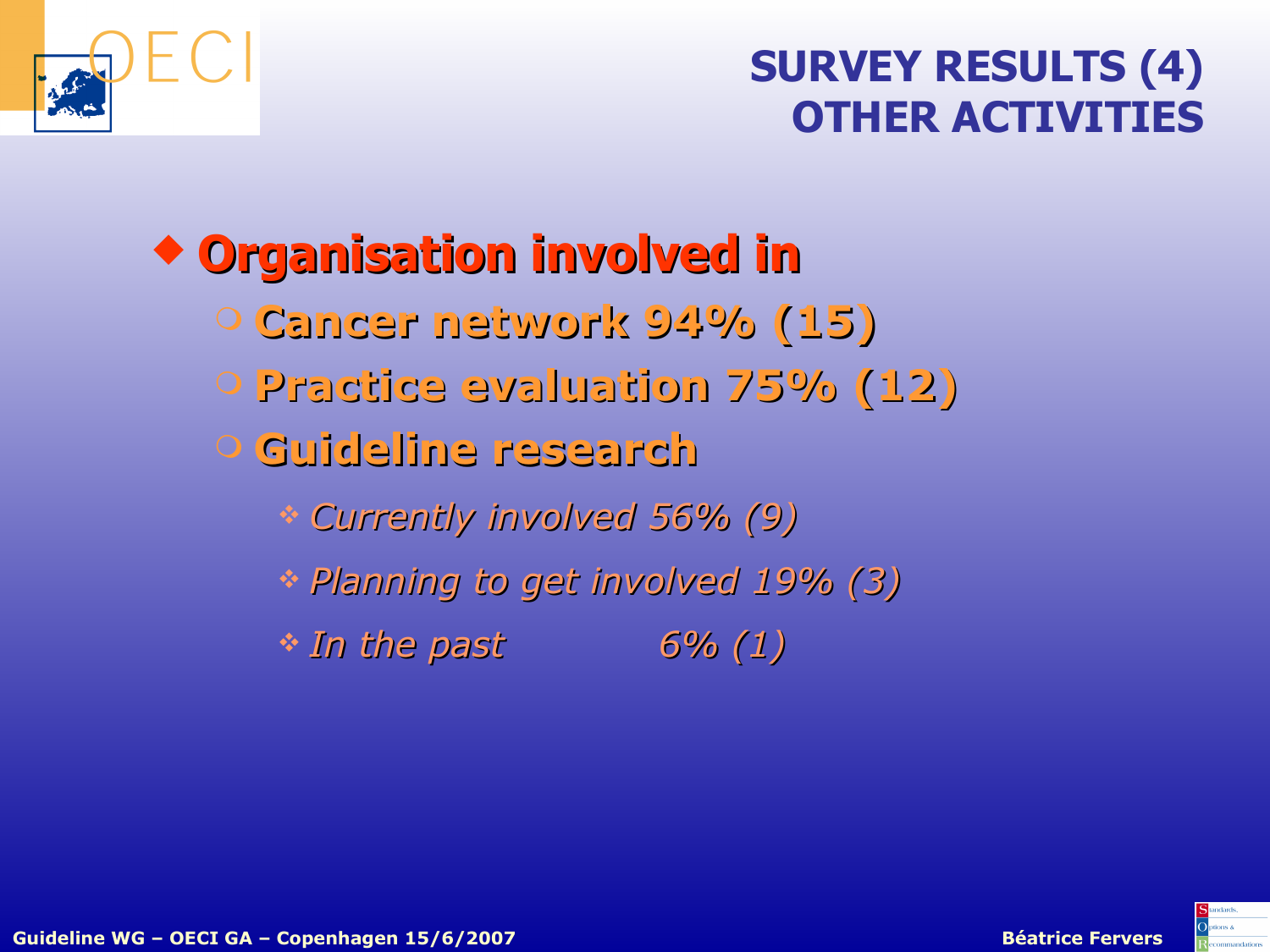

## **SURVEY RESULTS (5) GUIDELINE ACTIVITIES OF OECI**

| ◆ Activities to be developed                           | 100% (16)            |
|--------------------------------------------------------|----------------------|
| OAccess to cancer guidelines on<br><b>OECI</b> website | 87,5% (14)           |
| OParticipation in research on<br>knowledge translation | $81\%$ (13)          |
| ODefinition of quality criteria                        | 75% (12)             |
| <b>OImplementation/Evaluation</b>                      | 63 %,75%<br>(10, 12) |
| ODevelopment/Adaptation                                | $50\%$ (8)           |

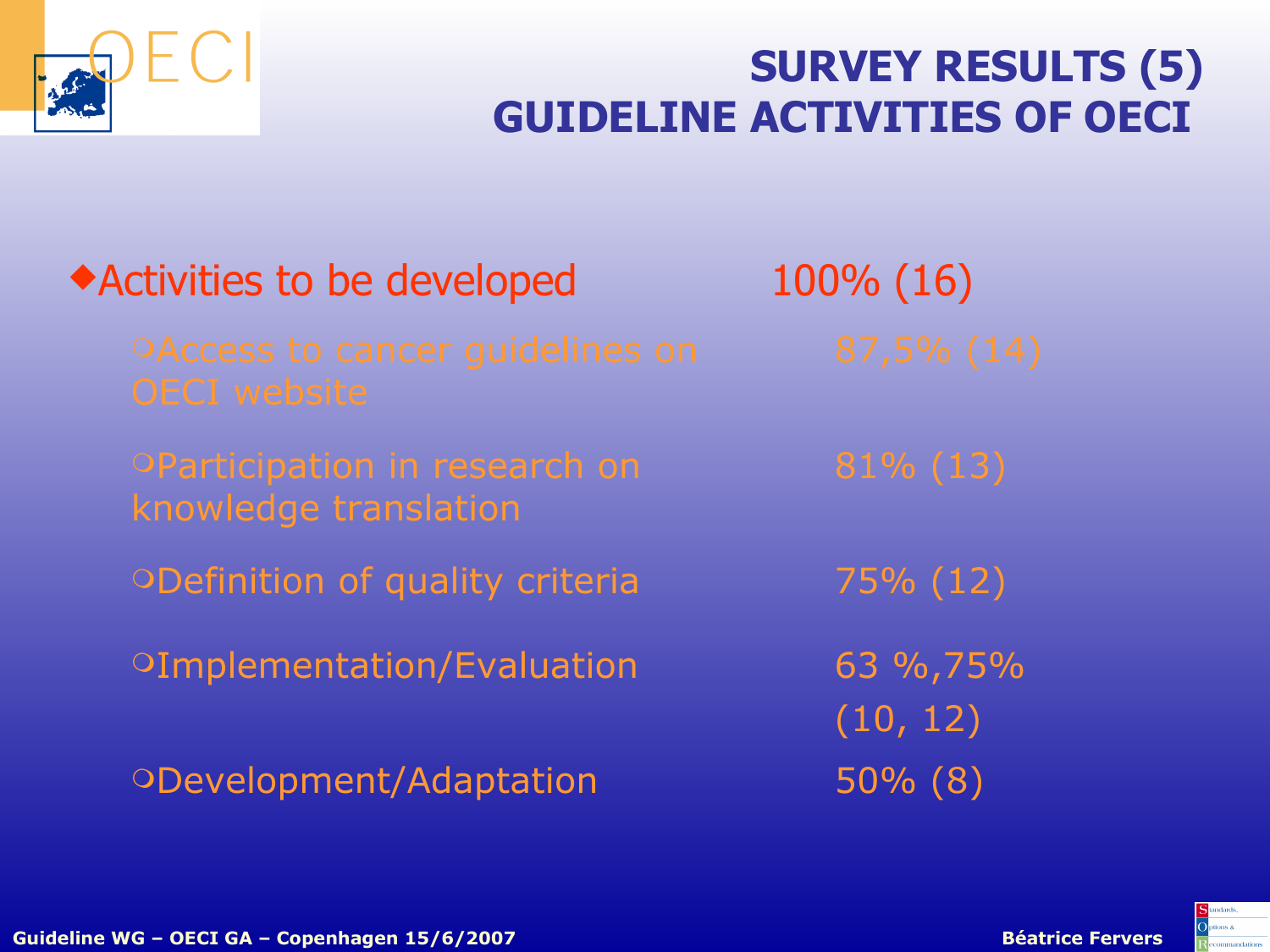

## **SURVEY RESULTS (6) GUIDELINE WORKSHOP**

Strategic workshop 81% (13) Training workshop 54% (7) Participate in Guideline workshop 94% (15) Participate in OECI Guideline working 87,5% (14) group

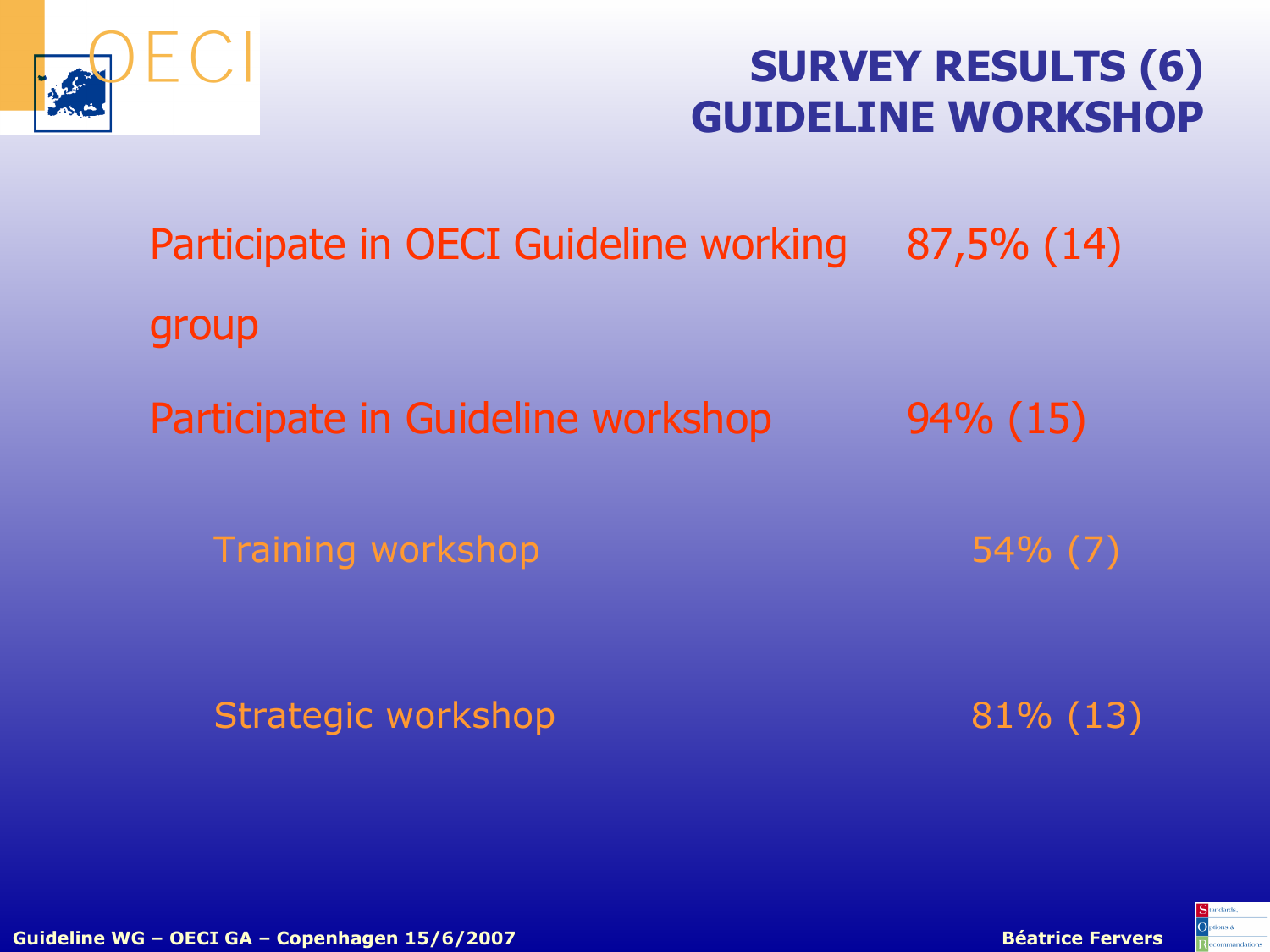

## **GUIDELINE WORKING GROUP COMPOSITION**

- **WG Chair Thierry Philip (CLB), Béatrice Fervers (CLB, FNCLCC)**
- **Support Staff: Magali Remy Stockinger (FNCLCC)**
- **WG Participants: (to be confirmed)** 
	- **<sup>O</sup>** Ulrik Ringborg (Karoloniska Institute
	- **Csaba Polgar (National Institute of Oncology, Hungary)**
	- **Otmar Wiestler (DKFZ)**
	- **Danius Characiejus (Institute of Oncology Vilnius)**
	- **C** Jose R Germa (Institute Catalan of Oncology)
	- **D Tugba Yavuzsen (Dokuz Eylul University)**
	- **Guy Storme (Oncologic Center UZ Brussel)**
	- **?? (IRE Italy)**
	- **Oscar Alabiso (Istituto Superiore di eriore di Oncologia I ologia Italy)**
	- **Riccardo Rosso (National Institute for Cancer Research, Italy)**
	- **? (RCCS Oncologico Bari)**
	- **Manuel Antonio Leitao Silva (I ilva (Instituto Port to Portugues de Oncologia, ologia,Coimbra)**
	- **Pontes (Instituto Portugues de Oncologia)**

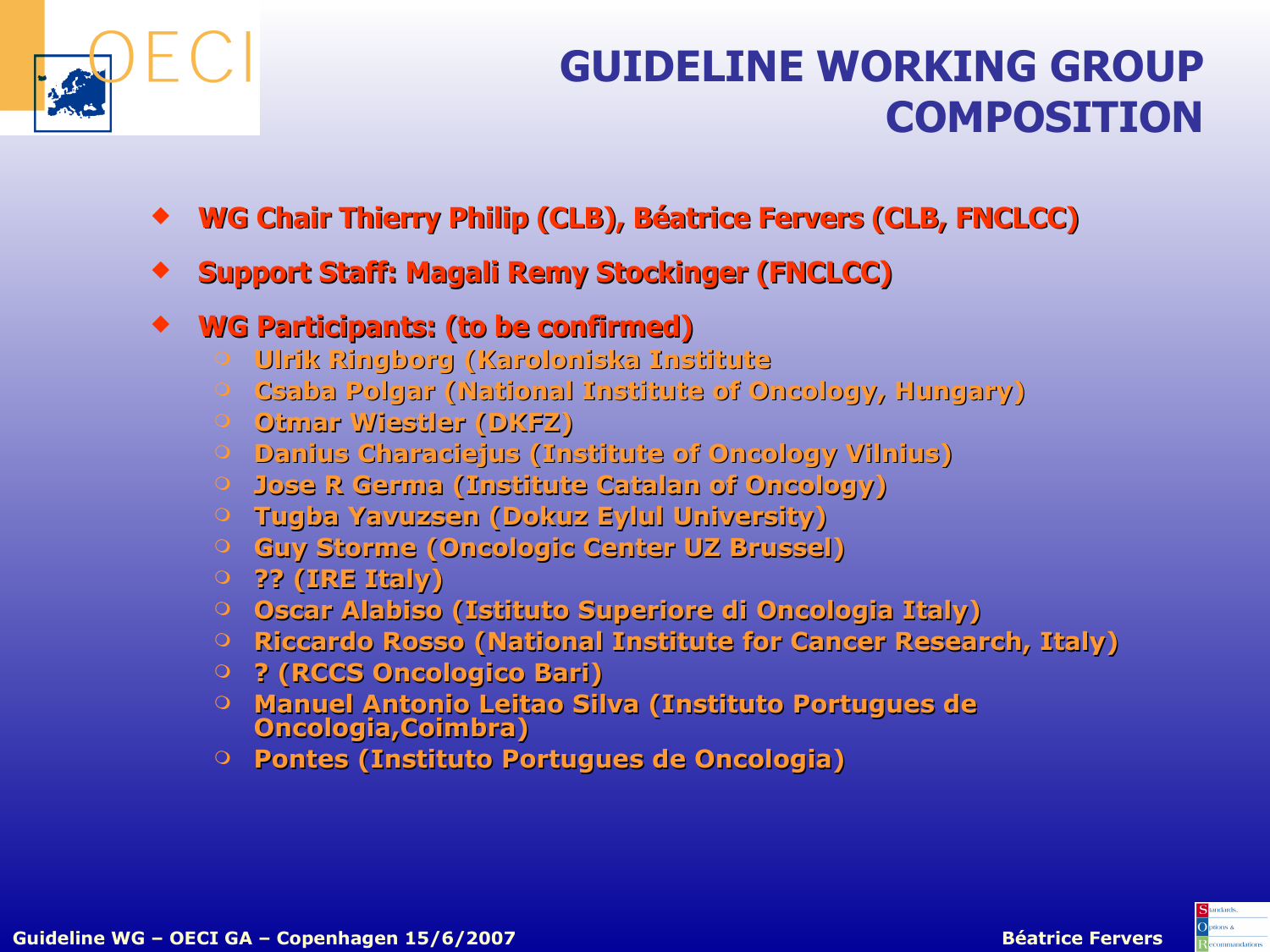

## **FUNDING**



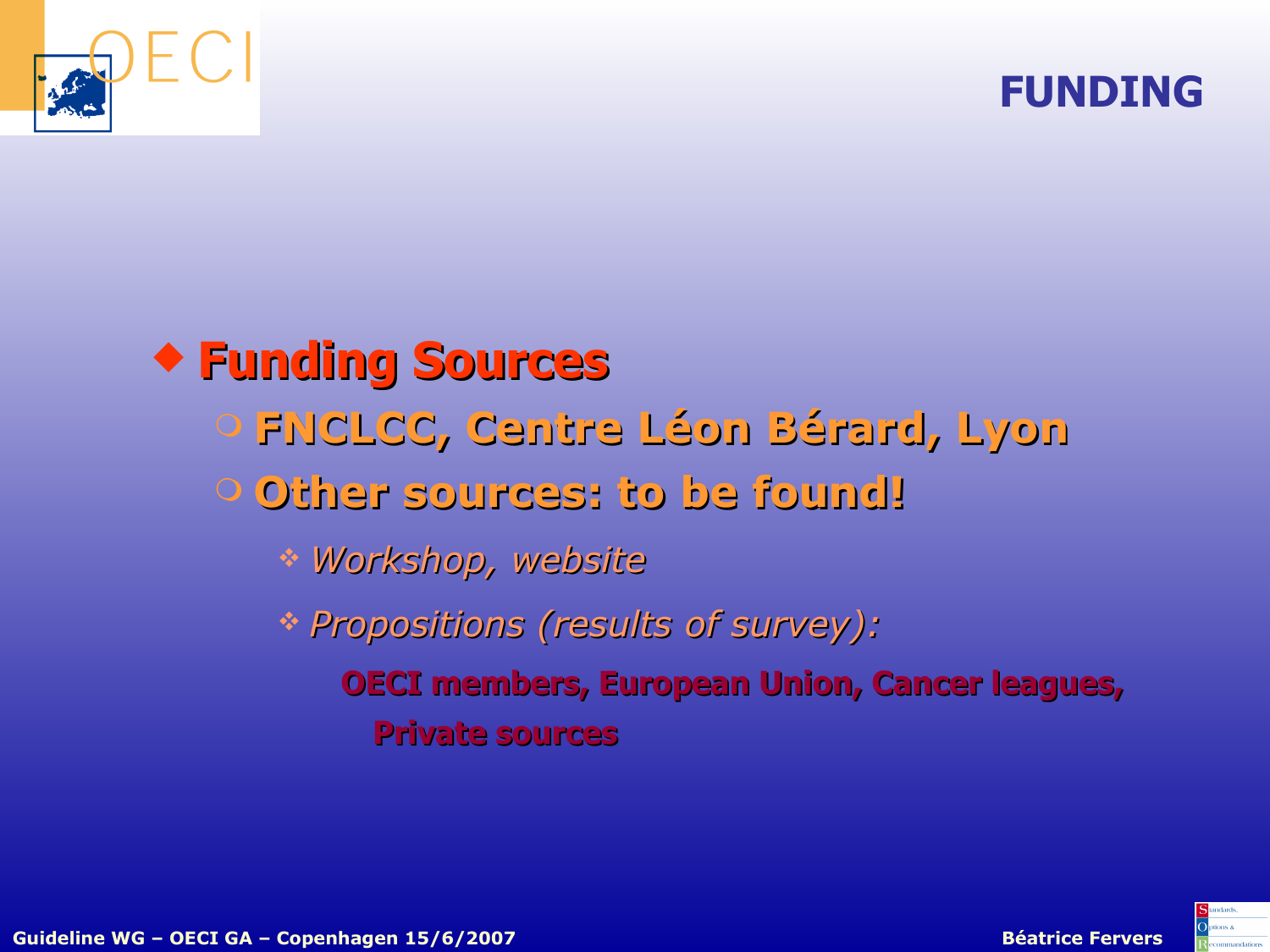

## **SURVEY DISCUSSION**

#### **Weak part ak participation despite reminders**

#### **Guideline activities**

- **Respondents : ++**
- **What about the other OECI members ??**
- **Priorities: Access to cancer guidelines, Implementati ementation, Evaluation/Quality criteria, Adaptation**

### **Guideline Workshop**

- **Topics**
	- *Strategy*
	- *Adaptation*
	- *Implementation*
	- *Quality cri ity criteria/Evaluation*
- **Funding ?**

#### **Next steps**

- **Organize a guideline workshop**
- **Access to Oncology guidelines: collaborate with CoCanCPG**
- Guideline development ⇒ adaptation: Use and assess **ADAPTE to reduce time needed to develop high quality guidelines, improve relevance for local practice**

**Guideline WG – OECI GA – Copenhagen 15/6/2007 Béatrice Fervers 13/6/2007 Béatrice Fervers** 13/6/2007 **Béatrice Fervers** 

**Iandards**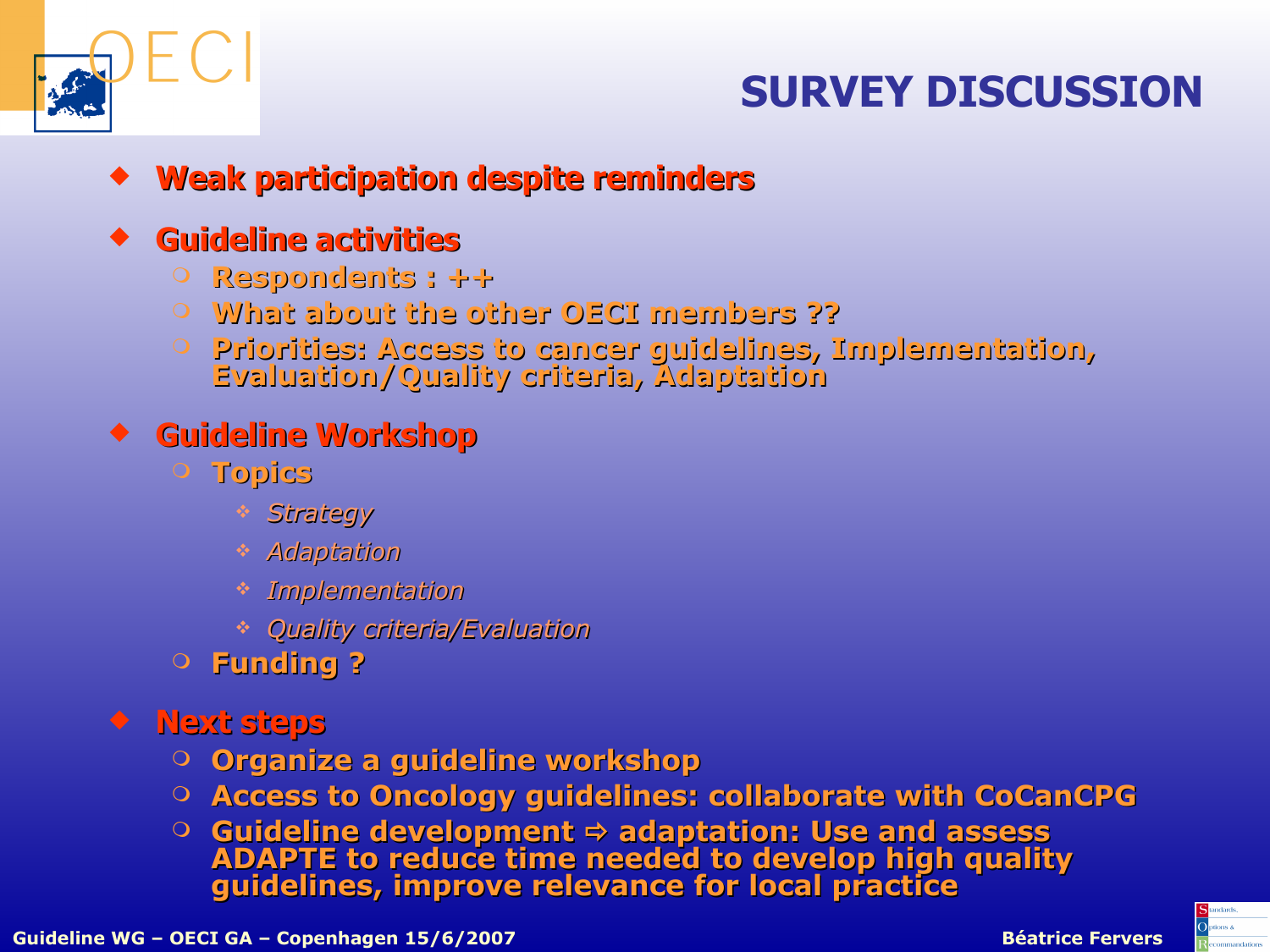





# **What's in it for OECI?**



**Guideline WG – OECI GA – Copenhagen 15/6/2007 Béatrice Fervers 1444 (1990)**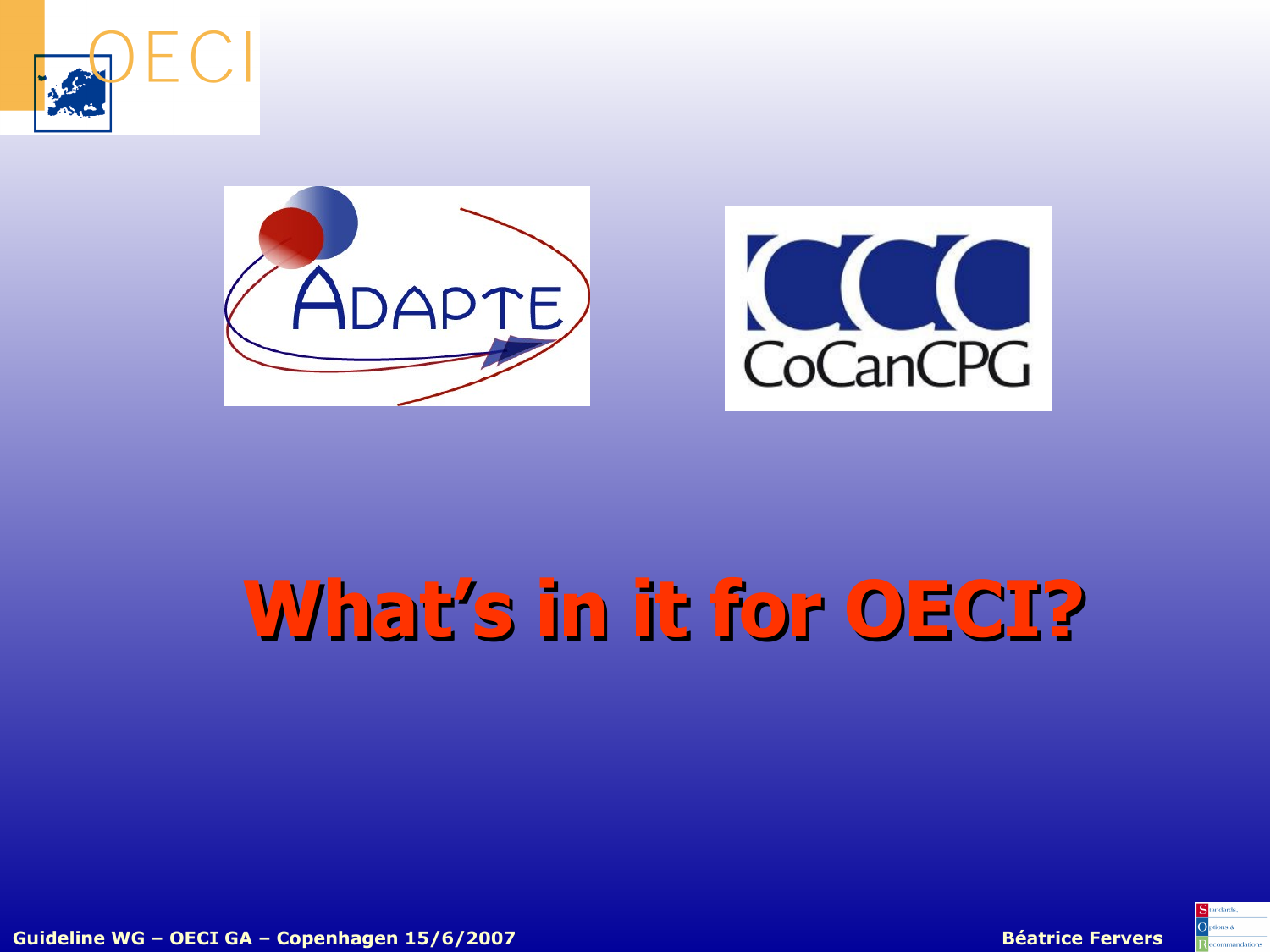

## **Background**

 $\bullet$  **There is a need for efficient use of resources and avoiding duplication of efforts**

 **Why don't we use exist se existing high-quality quality guidelines in our process? rocess?** *'Globalize the evidence, localize the decisions' John Eisenberg*

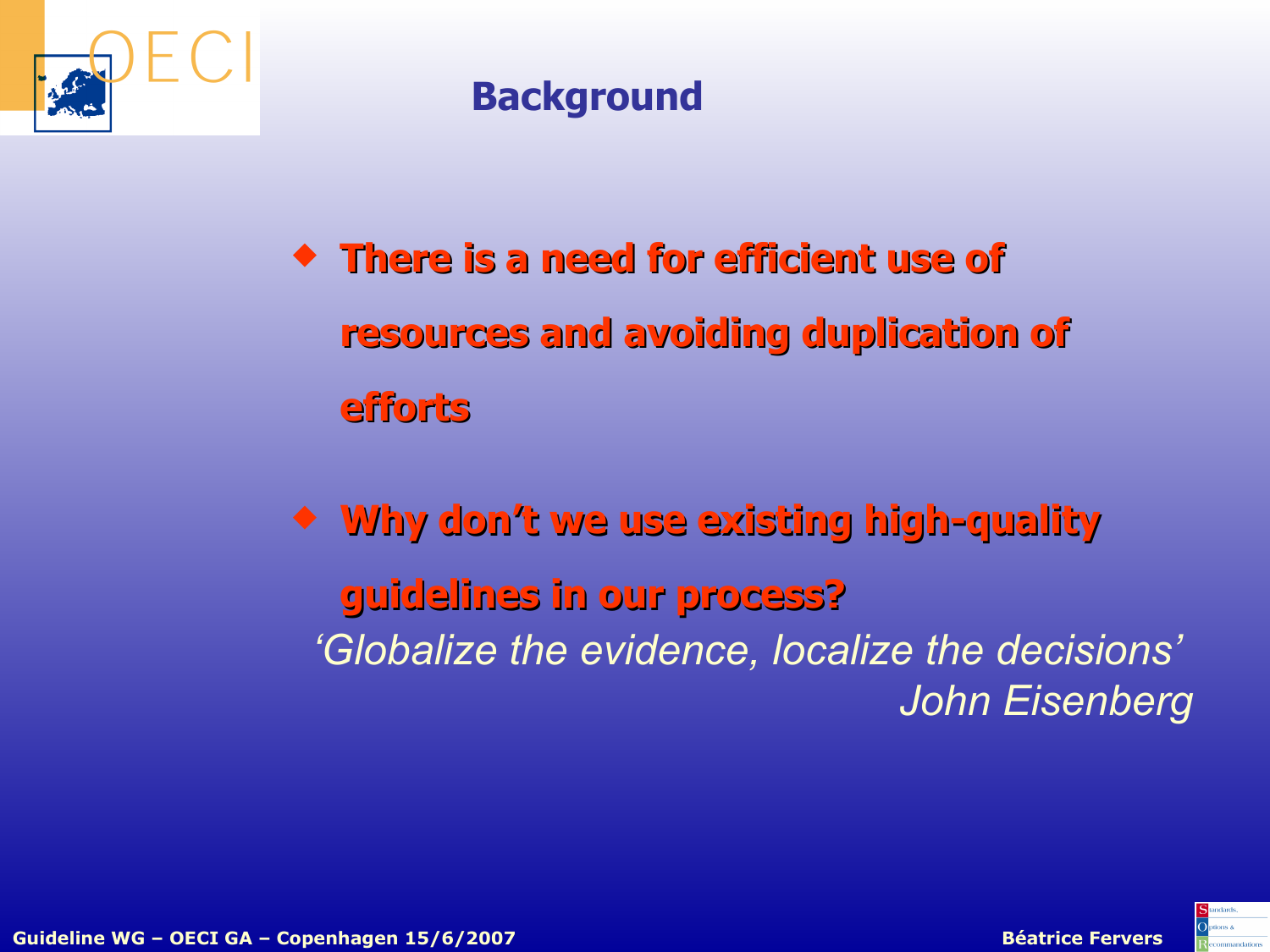

## Guideline Adaptation - Definition

"A systematic approach to considering the use and/or modification of guidelines produced in one cultural and organisational setting for application in another context."

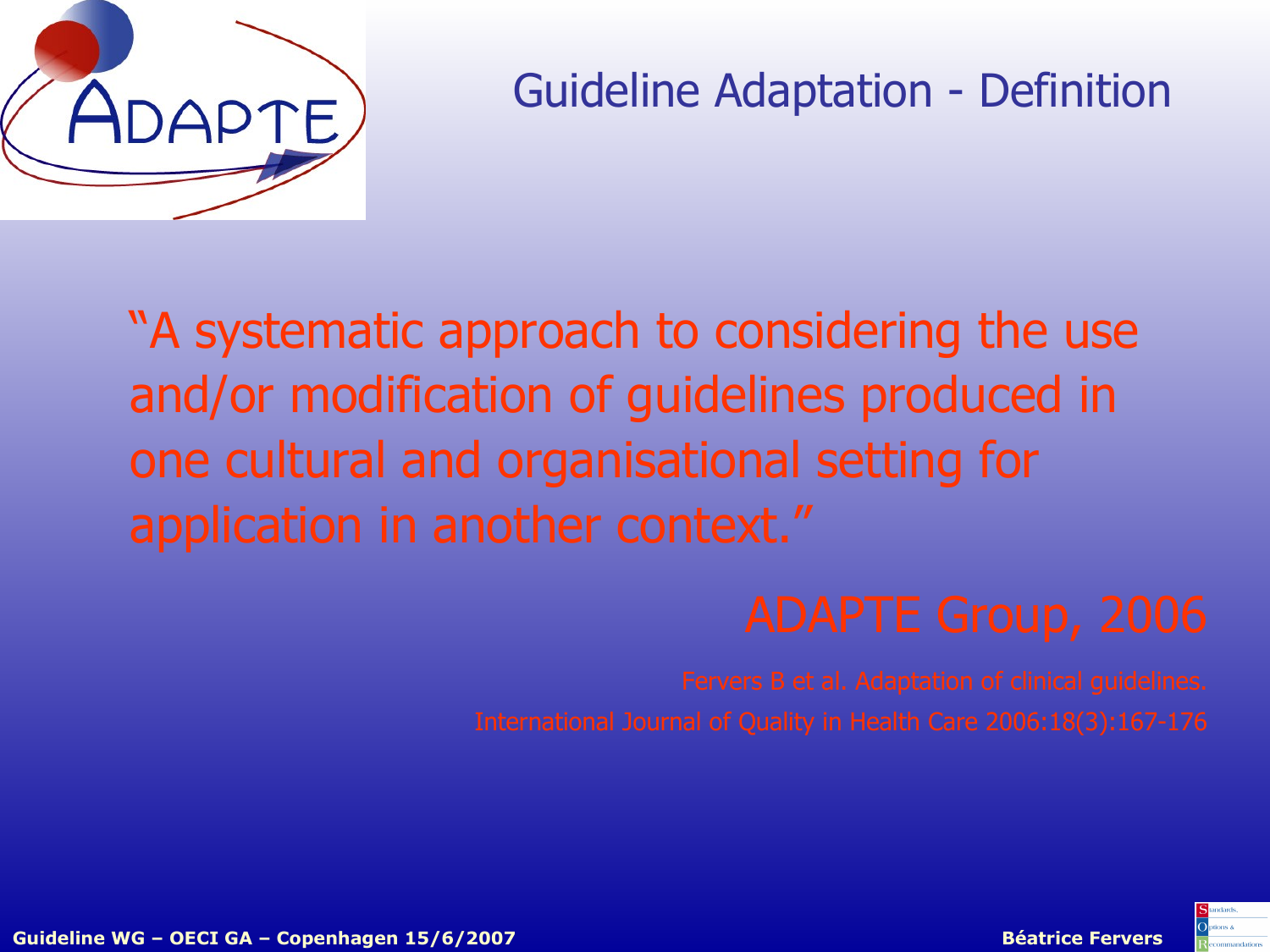

#### **'Broad-narrow' adaptation**

 From national level to local or regional context

## **'Transcontextual' adaptation**

• Distinct cultural and organisational setting

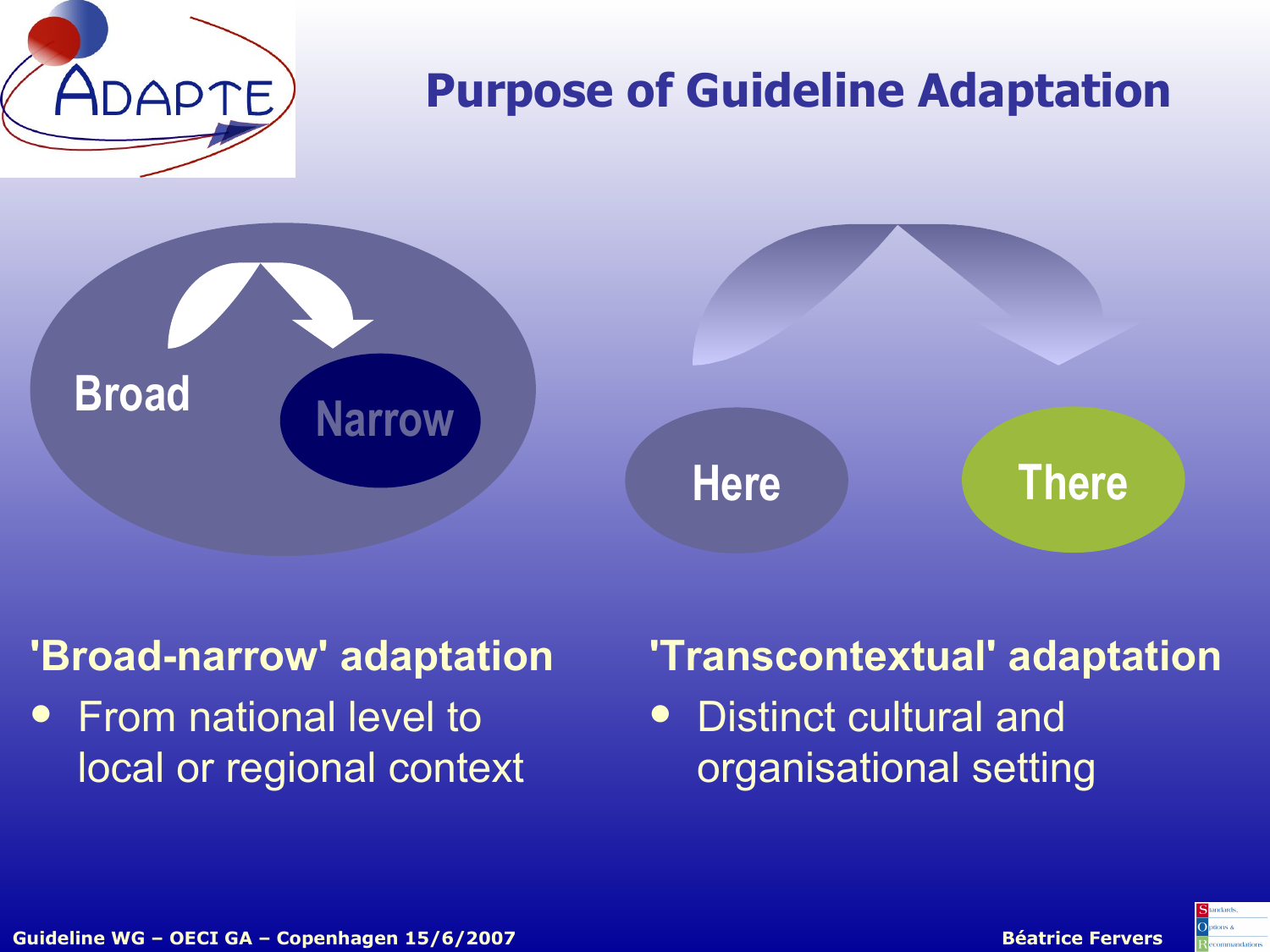

## **International collaboration of researchers and guideline developers**

- **Melissa Brouwers, Cancer Care Ontario, ntario, McMaster University, Canadian Canadian Strategy f Strategy for Cancer Control, ontrol, Canada**
- **George Browman, Alberta Cancer Board, Canadian Strateg ian Strategy for Cancer Control, ontrol, Canada Canada**
- **Jako Burgers, Dutch Institute for Healtcare Improvement CBO, Netherlands**
- **Bernard Burnand, Health Care Evaluation Unit and Clinical Epidemiology IUMSP, DUMSC Hospices, Université de Lausanne, Switzerland**
- **Béatrice Fervers, Fédération des centres de luttes contre le cancer (FNCLCC), Lyon, France**
- **Ian Graham, Ottawa Health Research Institute, University of Ottawa, Canadian Strategy for Cancer Control, Canada**
- **Margaret Harrison, Queen's University School of Nursing, University of Ottawa, Kingston, Canada**
- <sup>\*</sup> Jean Latreille, Direction de la lutte contre le cancer, Ministère de la santé et des services sociaux, Québec Hôpital **Charles Lemoyne, Canadian Strategy for Cancer Control, Montréal, Québec**
- **Najoua Mlika-Cabanne lika-Cabanne, Haute Authorité d Authorité de Santé, e Santé, Paris, France**
- **Louise Paquet, Direction de la lutte contre le cancer, Ministère de la santé et des services sociaux, Québec Hôpital Charles Lemoyne, Canadian Strategy for Cancer Control, Montréal, Canada**
- $\bullet$  **Raghu Rajan, McGill University Hospital Centre, Comité d'évolution de la pratique en oncologie, Montréal, Canada**
- **Anita Simon, Alberta Cancer Board, Calgary, Alberta, Canada**
- **1 Joan Vlayen, Catholic University of Leuven, Belgium**
- **Louise Zitzelsberger, Ottawa Health Res ealth Research I earch Institute, Canadian S adian Strategy for Cancer Co for Cancer Control, Ottawa, Canada**

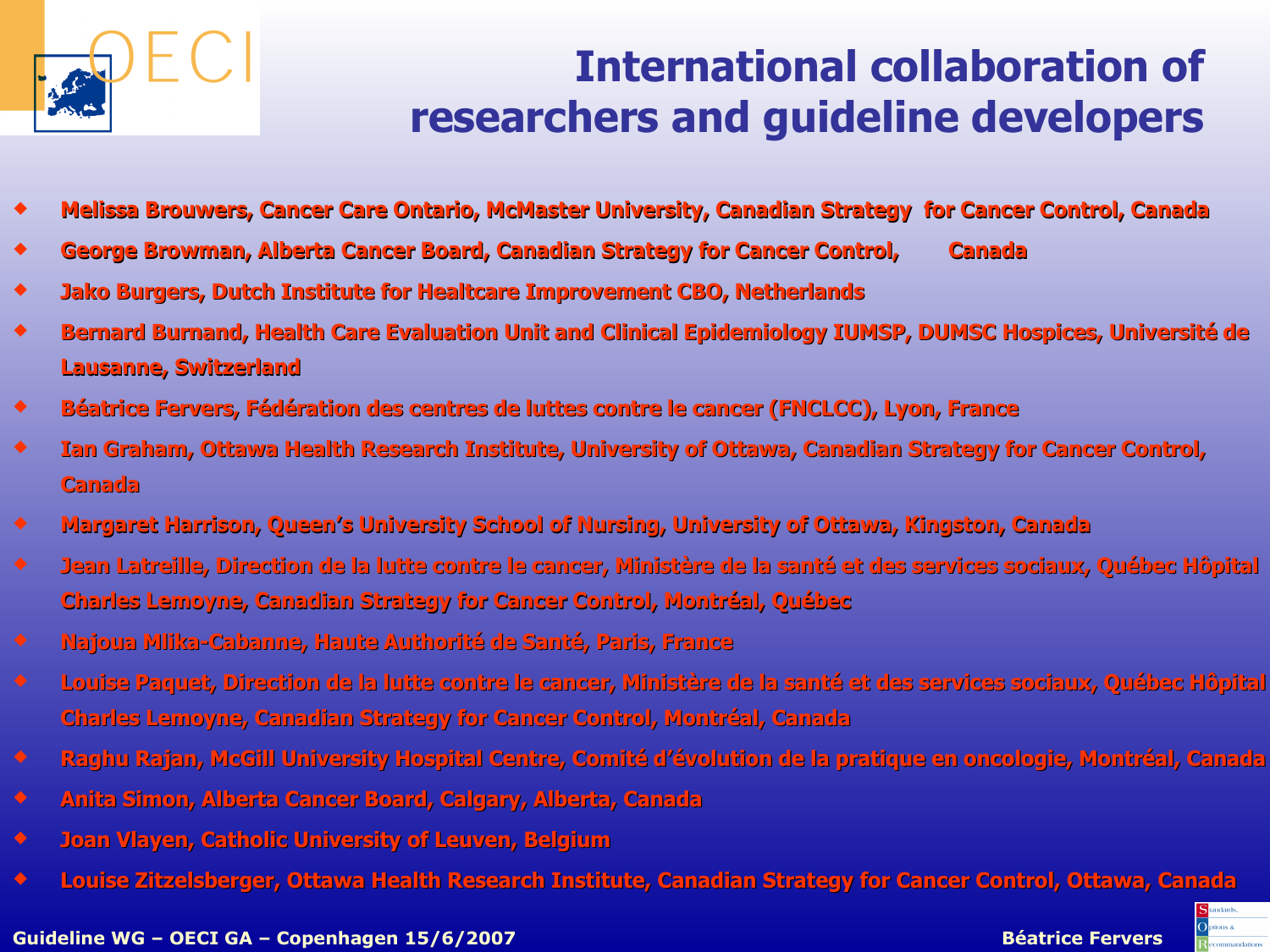## **ADAPTE - a systematic approach to guideline adaptation**

**Objectives**

- **Help ensure the quality and validity of the adapted adapted guideline**
- **Enhance relevance of adapted adapted guideline to the context of use**
- **Encourage confidence in and acceptance of the guidelines by targeted users**

## **Audience**

- **Groups from local to international level**
- **Manual takes into account level of experience with guideline development and available resources**

## **Applications**

- **Groups interested in selecting 1 guideline and adapting it to the local context**
- **Groups wishing to identify all quality guidelines and customize one that meets their needs their needs**
- **Manual designed to be flexible**

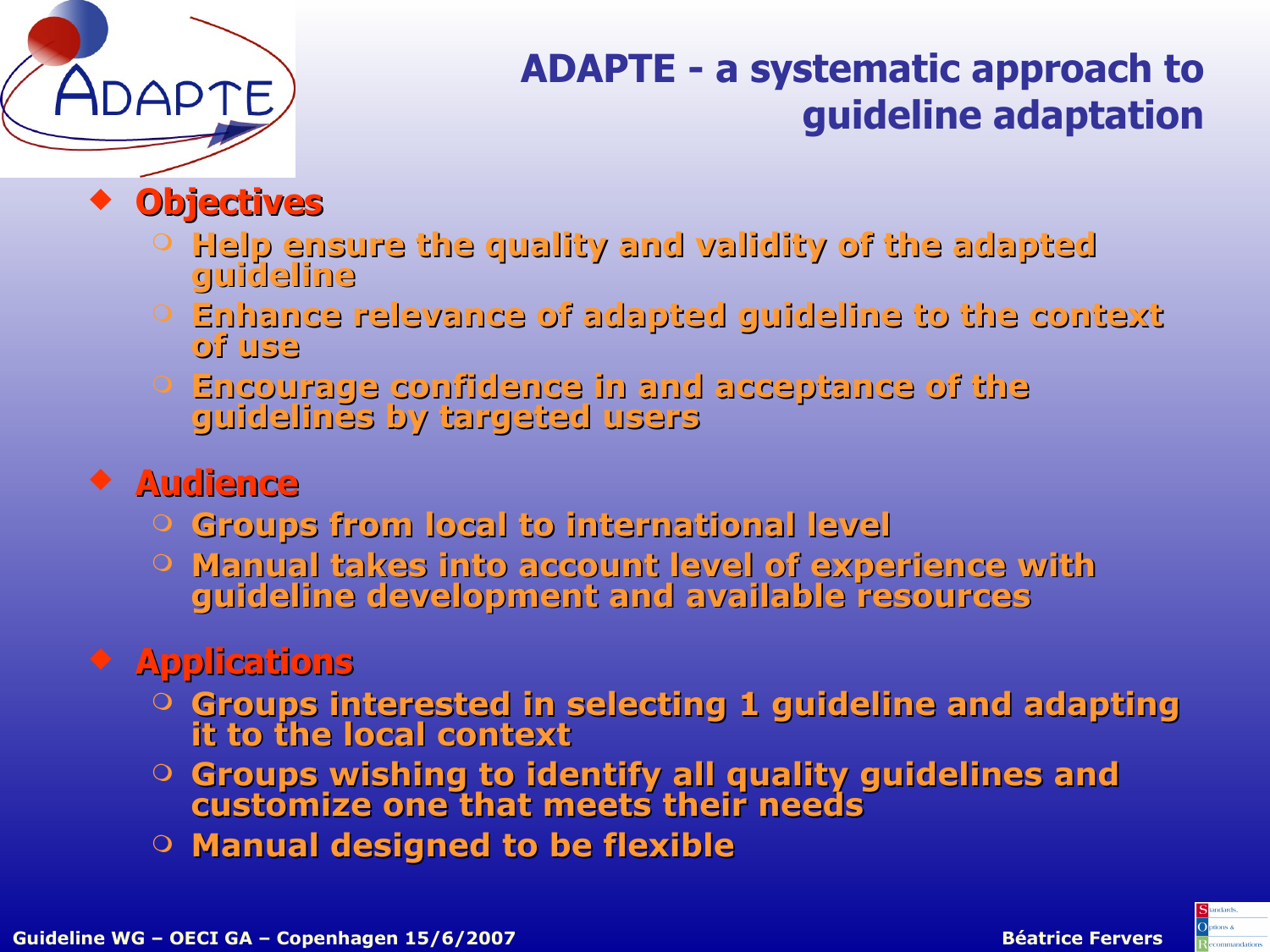



# More information is available on [www.adapte.org](http://www.adapte.org/)

# To obtain ADAPTE manual: contact@adapte.org

**Guideline WG – OECI GA – Copenhagen 15/6/2007 Béatrice Fervers 20**

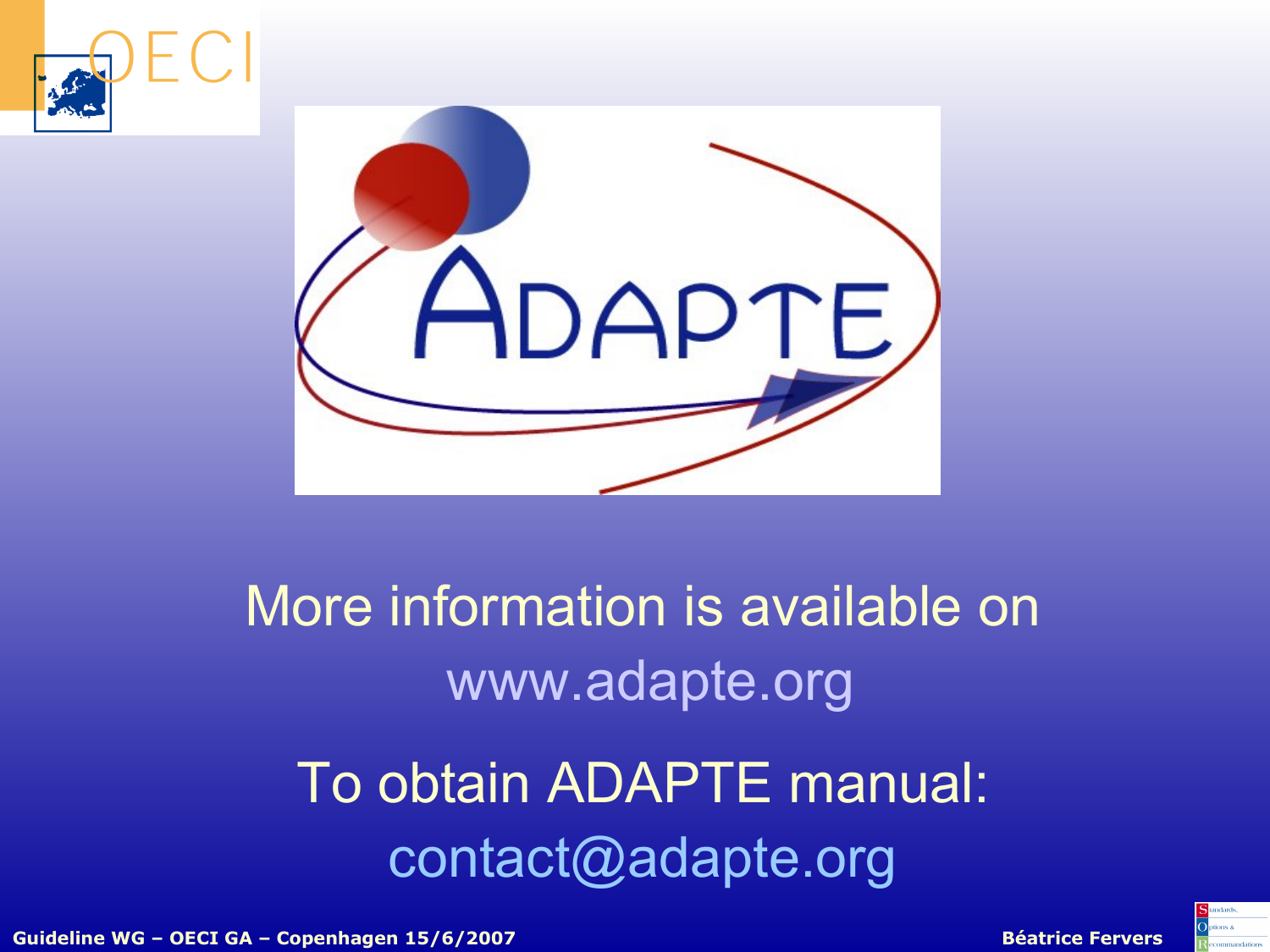

## **Coordination of Cancer CPGs 17 Partners from 11 countries**



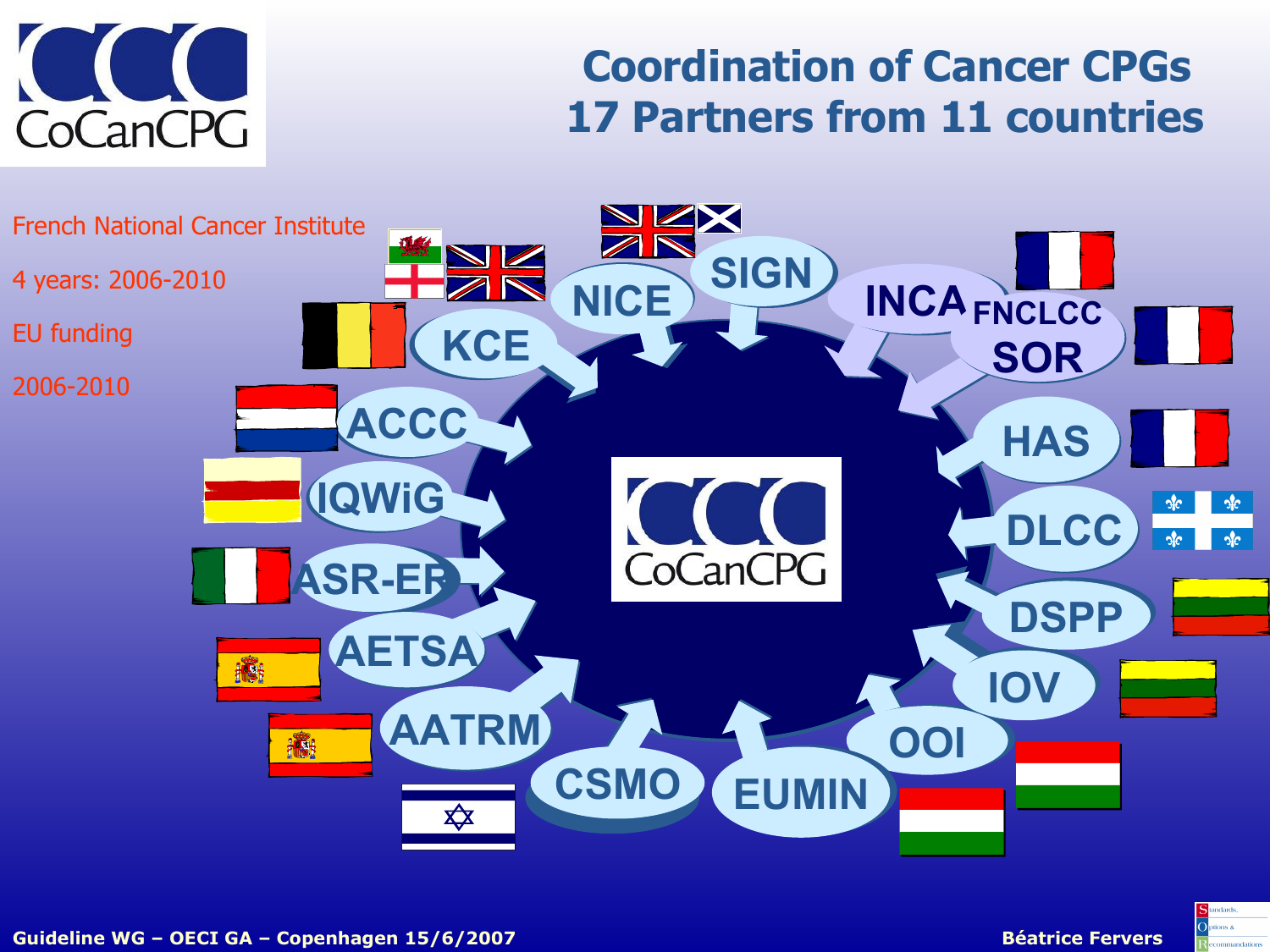

Provide a high quality evidence base for cancer guidelines

to improve equitable access to high quality cancer care in

## Europe

- **Avoid duplication of effort and reduce fragmentation**
- **Set up joint activities for guideline development**
- **Assemble a critical mass for pertinent research on CPGs development and implementation**

**O Set up an appropriate environment for sharing and joint activities**

**Guideline WG – OECI GA – Copenhagen 15/6/2007 Béatrice Fervers 222** 



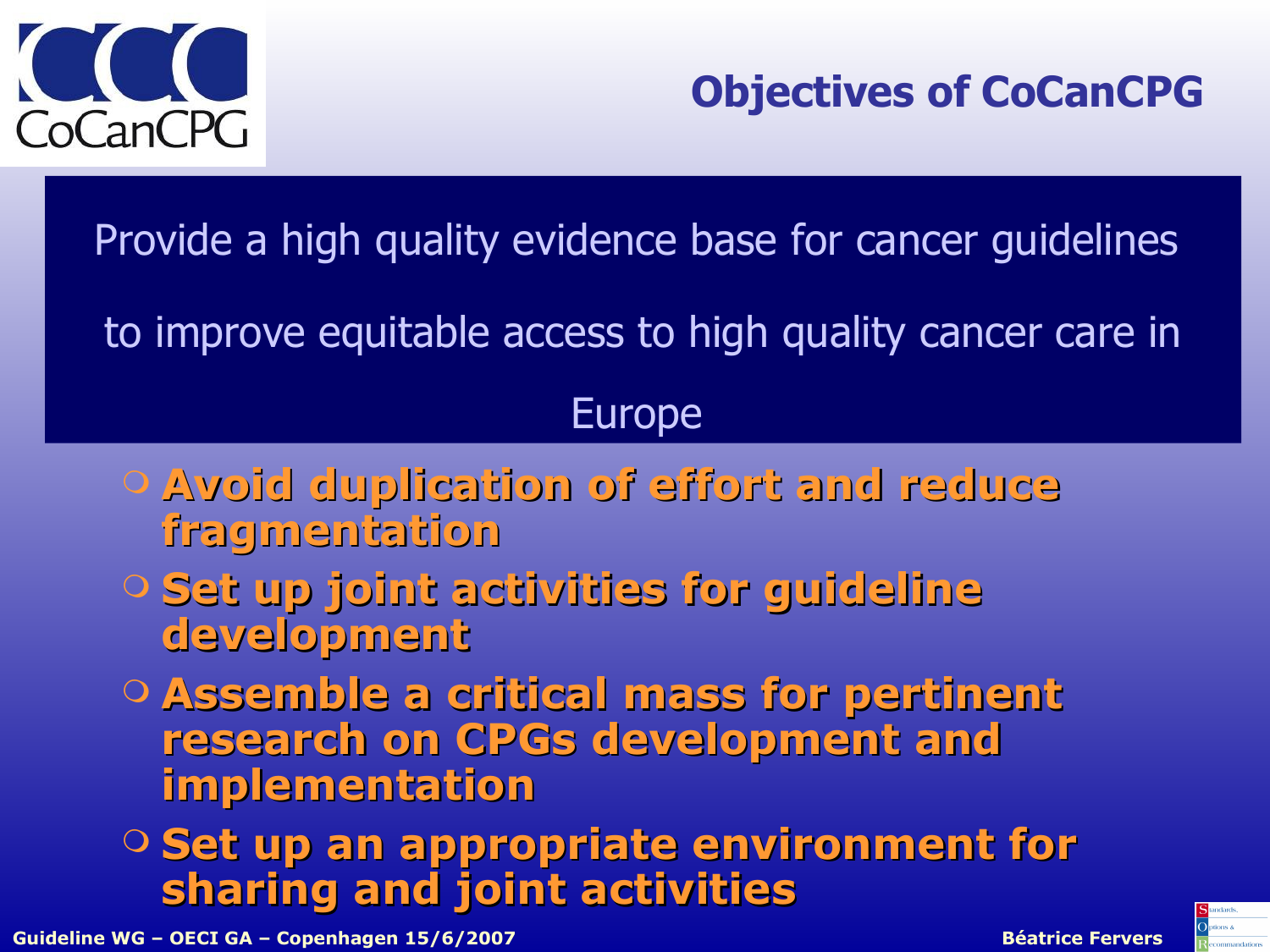

 $\blacksquare$  landards.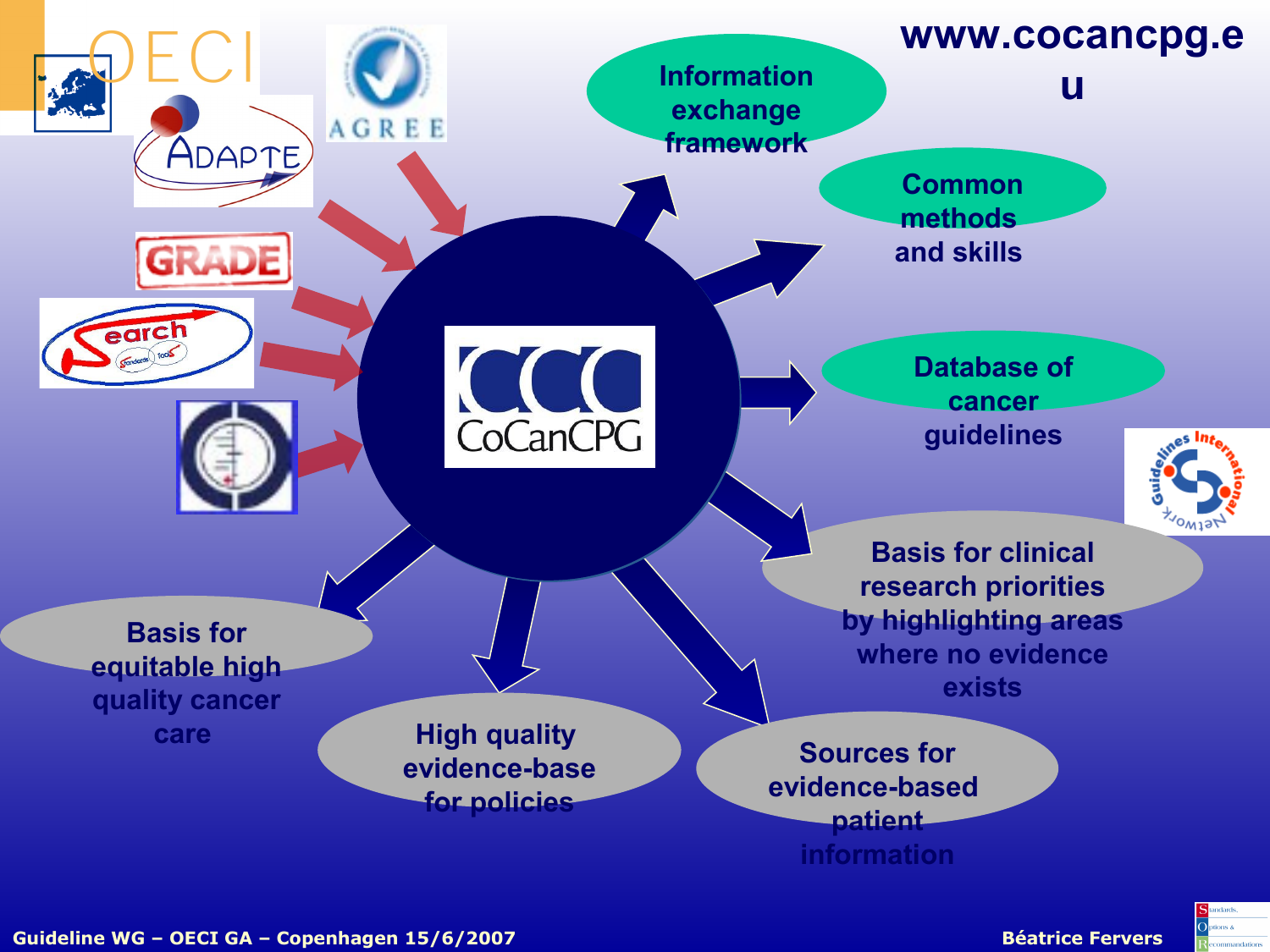

## **CoCanCPG Advisory Board**

- **OECI**
- **EORTC**
- **+ Canadian Partnership Against Cancer**
- **FECS**
- **European Cancer Leagues**
- **Guidelines In Guidelines Internation ernational Network**
- **European Oncology Nursing Society**
- **EUROCAN PLUS +**
- **Patient organisation: to be nominated (ECPC)**